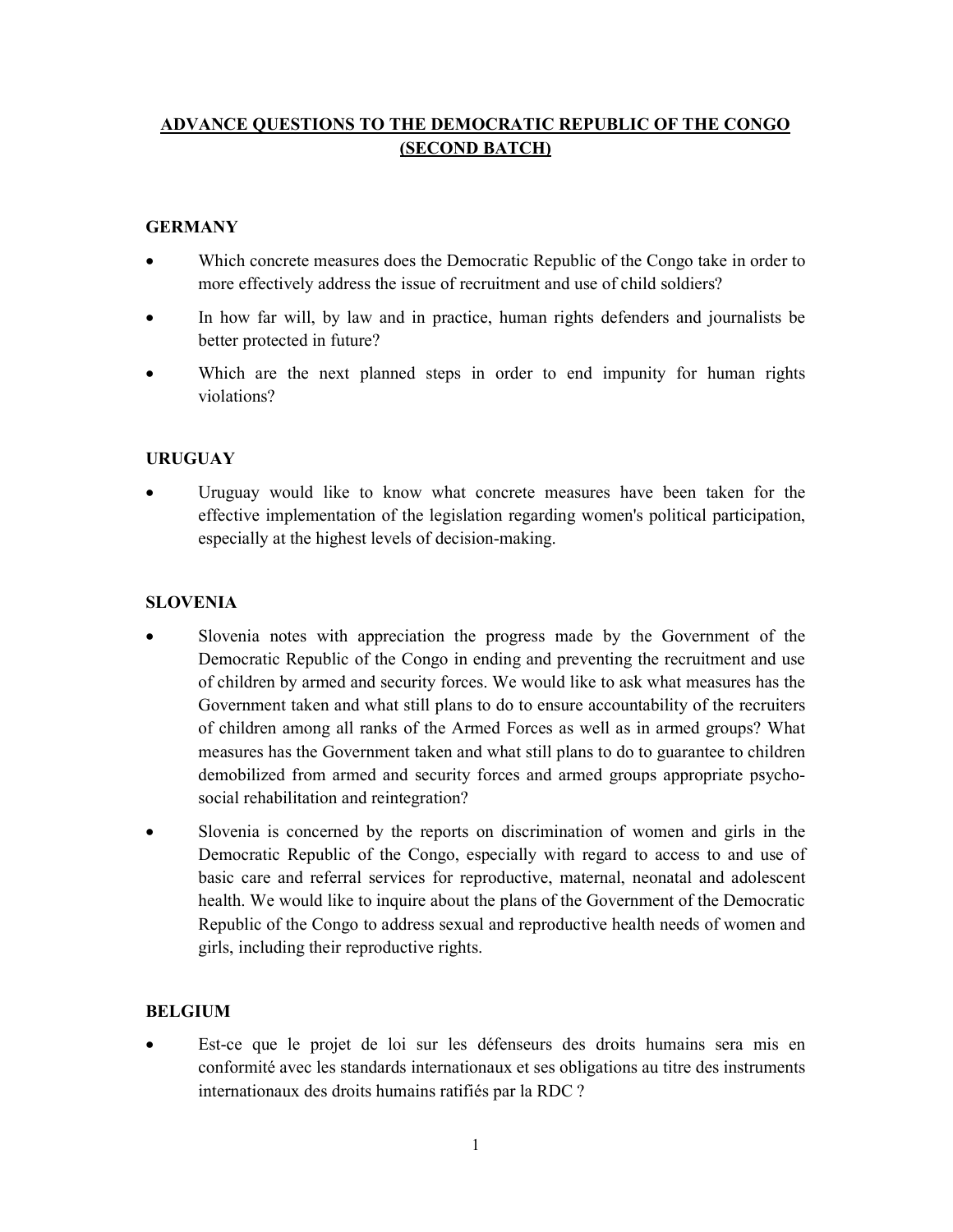- Comment est-ce que la RDC compte renforcer et mieux appliquer la stratégie nationale contre les violences sexuelles ? Est-ce que la RDC peut envisager de supprimer dans sa législation des dispositions pénalisant l'avortement en cas d'agression sexuelle, de viol, d'inceste et lorsque la grossesse met en danger la santé mentale et physique de la mère ou la vie de la mère ou du fœtus (en conformité avec ses obligations au titre du Protocole de Maputo à la Charte africaine des droits de l'Homme et des peuples relatif aux droits des femmes) ?
- Outre les dispositions existantes, des mesures ou des incitations supplémentaires seront-elles élaborées pour stimuler davantage la participation des femmes à la vie politique et publique ?
- Est-ce que le gouvernement a l'intention de répondre favorablement aux demandes de visite de plusieurs procédures spéciales thématiques du Conseil des droits de l'Homme?
- Le Président Tshisekedi a fait de la lutte contre la corruption sa priorité. Quelles mesures sont envisagées pour mettre en œuvre une politique de tolérance zéro efficace en matière de corruption et d'assurer la poursuite des responsables de corruption, de détournement des fonds publics, blanchiment d'argent et fraude ? La RDC serait-elle prête à ratifier la Convention de l'Union Africaine sur la prévention et la lutte contre la corruption ainsi que le Protocole portant Statut de la Cour africaine de justice et des droits de l'homme (Protocole de Malabo)?
- Quel est le timing de la libération de tous le prisonniers politiques et d'opinion et estce que les listes avec les noms des personnes libérées seront publiées de manière transparente ?

#### NETHERLANDS

Legislative measures for the protection of human rights in the DRC are now under the discussion before the parliament, including bills on:

Protections for and responsibilities of human rights defenders

Protections for the rights of persons with disabilities

Measures for realization of the right to demonstrate

Protections for the rights of indigenous people

Access to information

The decriminalization of press offences

- The Netherlands would like to ask the delegation from the Democratic Republic of the Congo (DRC) if they can indicate at what phase these various bills are in the legislative process, and when adoption is expected?
- Furthermore, The Netherlands would like to ask if the delegation from the DRC can elaborate on the inclusiveness of the definition of a human rights defender? In